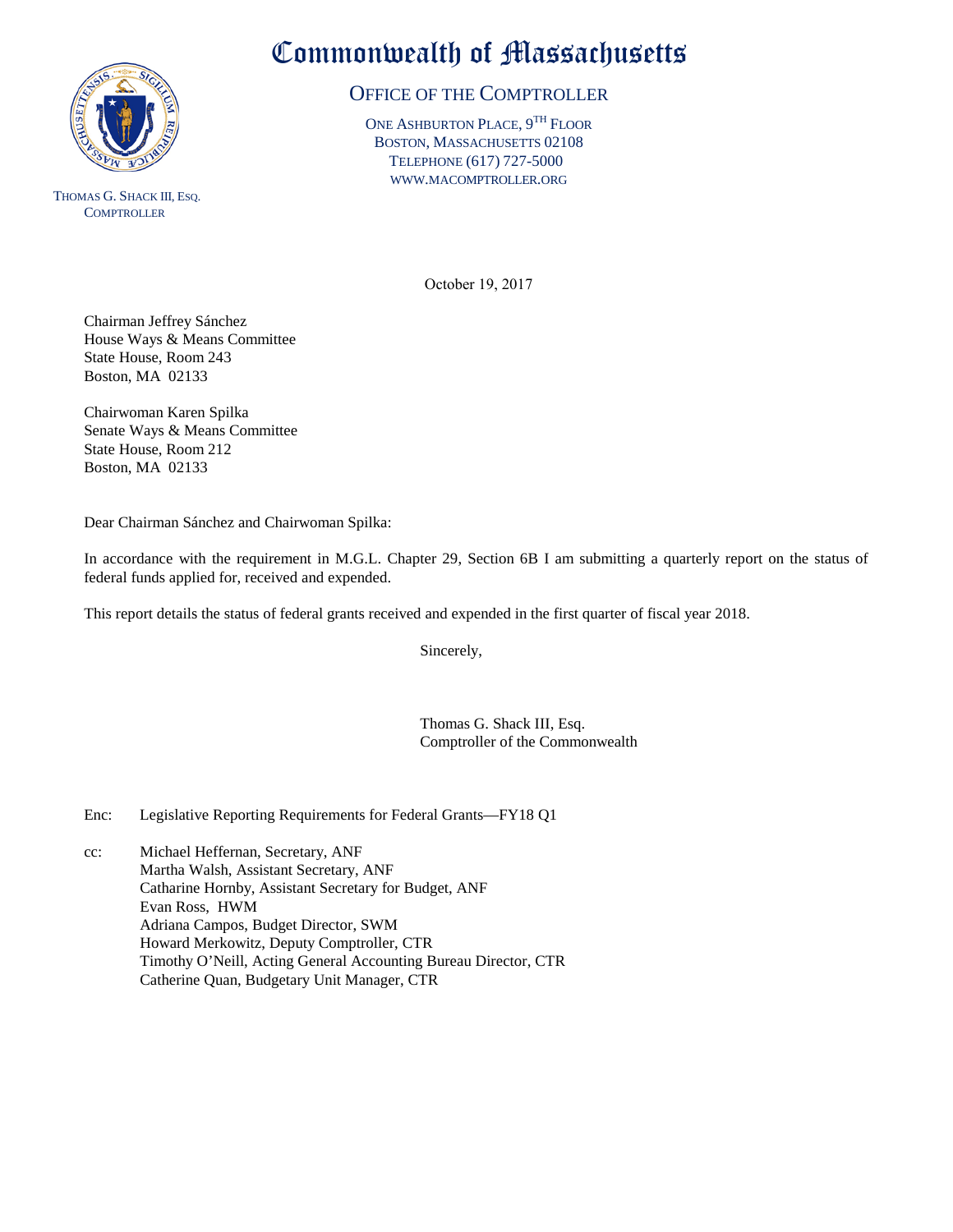| Status of Federal Grants Applied for FY2018, Quarter 1 |                                 |                                                                            |                                                                                                     |        |             |                         |               |                   |                 |  |  |
|--------------------------------------------------------|---------------------------------|----------------------------------------------------------------------------|-----------------------------------------------------------------------------------------------------|--------|-------------|-------------------------|---------------|-------------------|-----------------|--|--|
| Dept                                                   | <b>Funding Opportunity</b>      | <b>Grant Name</b>                                                          | <b>Federal Cognizant Agency</b>                                                                     | CFDA#  | Application | <b>Expected Award</b>   | <b>Status</b> | <b>FAIN/Award</b> | <b>Comments</b> |  |  |
|                                                        | Number/Announcement Document    |                                                                            |                                                                                                     |        | Date        | <b>Amount</b>           |               | <b>Number</b>     |                 |  |  |
|                                                        | <b>Reference Number</b>         |                                                                            |                                                                                                     |        |             |                         |               |                   |                 |  |  |
|                                                        | EOL N/A                         | Health Covtete Tax Credit (HCTC)                                           | <b>HCTC National Funding</b>                                                                        | 17.276 | 7/13/2017   | \$109,252.89            | PENDING       |                   |                 |  |  |
|                                                        | DMH SM-17-006                   | Zero Suicide                                                               |                                                                                                     | 93.243 | 7/18/2017   | \$700,000.00            | PENDING       |                   |                 |  |  |
| <b>DFS</b>                                             | DHS-17-USFA-043-00-01           | State Fire Training Systems Grant (NFA)                                    | U.S. Department of Homeland Security Federal Emergency Management Agency, U.S. Fire Administration  | 97.043 | 7/11/2017   | \$20,000.00             | PENDING       |                   |                 |  |  |
|                                                        | FWE NOAA-NMFS-HCPO-2017-2005156 | Community-Based Restoration Program Coastal and Marine Habitat Restoration | US Dept. of Commerce; National Oceanic and Atmospheric Administration                               | 11.463 | 3/23/2017   | \$200,000.00            | PENDING       |                   |                 |  |  |
|                                                        | FWE F17AS00198                  | Hurrican Sandy Disaster Relief Activities-FWS                              | Fish and Wildlife Service                                                                           | 15.677 | 6/15/2017   | \$170,000.00            | PENDING       |                   |                 |  |  |
| POL                                                    | FM-MCG-18-001                   | 2018 Massachusetts Commercial Vehicle Safety                               | US DOT Federal Motor Carrier Safety Administration                                                  | 20.218 | 8/10/2017   | \$4,989,982.00          | PENDING       |                   |                 |  |  |
| POL                                                    | N/A                             | OJJDP FY 17 ICAC TASK FORCE                                                | US Dept of Justice Office of Justice Programs                                                       | 16.543 | 6/29/2017   | \$392,405.00            | PENDING       |                   |                 |  |  |
| POL                                                    | DHS-17-GPD-056-000-01           | FY16 Port Security Grant Program                                           | US Dept of Homeland Security                                                                        | 97.056 | 6/21/2017   | \$225,000.00            | PENDING       |                   |                 |  |  |
| <b>EPS</b>                                             | DHS-17-GPD-067-00-01            | Homeland Security Grant Program, (HSGP)                                    | Federal Emergency Management Agency (FEMA)                                                          | 97.067 | 8/18/2017   | \$22,898,000.00 PENDING |               |                   |                 |  |  |
| <b>EPS</b>                                             | DHS-17-GPD-008-00-01            | Nonprofit Security Grant Program, (NSGP)                                   | Federal Emergency Management Agency (FEMA)                                                          | 97.008 | 8/18/2017   | \$594,500.00            | PENDING       |                   |                 |  |  |
| <b>EPS</b>                                             | DHS-17-GPD-056-00-01            | Port Security Grant Program, (PSGP)                                        | Federal Emergency Management Agency (FEMA                                                           | 97.056 | 8/18/2017   | \$795,700.00 PENDING    |               |                   |                 |  |  |
| DOT                                                    | 1349-2017-4                     | Formula Grants for Rural Areas                                             | FTA-Region 1                                                                                        | 20.509 | 8/18/2017   | \$7,653,510.00 PENDING  |               |                   |                 |  |  |
|                                                        | DAC HHS-2017-ACL-AOA-EJIG-0236  | <b>Elder Justice Innovation Grants</b>                                     | Administration for Community Living                                                                 | 93.747 | 8/8/2017    | \$1,000,000.00 PENDING  |               |                   |                 |  |  |
|                                                        | DOT MA-2017-035                 | MA-80-X012 FFY 17 5303 and 5304 Statewide Planning Grant                   | FTA-Region 1                                                                                        | 20.505 | 8/11/2017   | \$4,395,775.00 PENDING  |               |                   |                 |  |  |
|                                                        | FWE NOAA-NMFS-FHQ-2017-2005150  | 2017 BREP FFO                                                              | National Marine Fisheries Service (NMFS), National Oceanic and Atmospheric Administration (NOAA), [ | 11.472 | 9/6/2017    | \$116,789.00 PENDING    |               |                   |                 |  |  |
|                                                        |                                 | National Maritime Heritage Grant                                           | <b>National Park Service</b>                                                                        | 15.925 | 8/31/2017   | \$4,000,000.00 PENDING  |               |                   |                 |  |  |



### **Status of Federal Grants Applied for FY2018, Quarter 1**

# Commonwealth of Massachusetts

Office of the Comptroller One Ashburton Place,  $9^{TH}$  Floor Boston, Massachusetts 02108 Telephone (617) 727-5000 [w](http://www.macomptroller.org/)ww.macomptroller.org